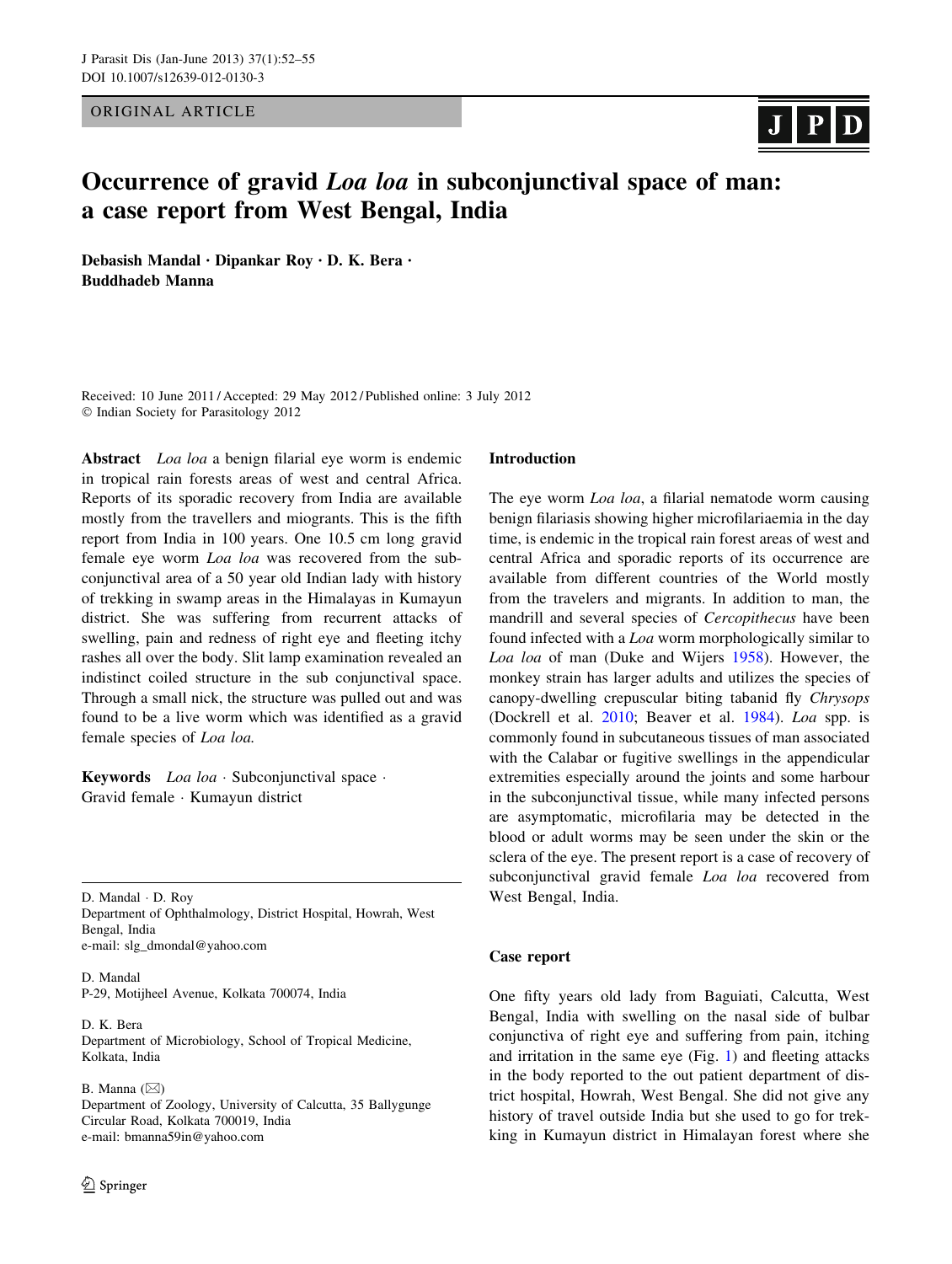<span id="page-1-0"></span>

Fig. 1 Photograph of condition of the eye before operation of conjunctiva



Fig. 2 Removal of the worm after topical use of anaesthesia

found abundant large-sized flies. Her corrected visual acuity in both eyes were 6/6, N6. Slit lamp examination revealed an indistinct whitish coiled structure in the subconjunctival space of nasal bulbar conjunctiva of right eye. There was no other abnormality in either eye. Under topical anesthesia, through a small incision in the dependant part just below the structure, the coiled material was partially hooked out with closed McPherson forceps and then held with it tightly to take it out fully (Fig. 2). A long slender white living worm was out and kept in normal saline.

The worm was whitish, elongated, 10.5 cm long, 0.5 mm wide (Fig. 3), thread-like with cuticle containing a number of transparent irregular protuberances. Anterior portions was gradually tapering, mouth without definite liplike structure (Fig. 4), uterus filled with elongated embryo (Fig. [6](#page-2-0)), covered with hyaline sheath. Vulva was near mouth (Fig. [7](#page-2-0)), tail blunt rounded, with two paired large papillae and supported by fat chord (Fig. [5\)](#page-2-0). The worm was identified as a female eye worm Loa loa. Routine blood examination and examination for microfilaria in blood taken during noon revealed no abnormality, She was treated with antifilarial drug DEC.



Fig. 3 Photomicrograph of the worm in high magnification



Fig. 4 Photomicrograph of the anterior portion of the worm, magnified view  $\times 100$ 

#### Discussion

Loa loa, the eye worm, causative organism of loiasis, a more or less benign filariasis is endemic in the rain forest belt of western and central Africa and equatorial Sudan (Fain [1978;](#page-2-0) Boussinesq and Gardon [1997\)](#page-2-0). However, reports of sporadic incidence are available from other countries including India, mostly from travelers and migrants from Africa. From India Maplestone ([1983\)](#page-3-0) first recorded a case of loiasis from an European woman, He described two adult female worms one from subconjunctival tissue and another from the neck and designated as Loa inquirenda, as the adults differed from the classical Loa loa. Another report of loiasis was from a 20 year old Nigerian male attending Ophthalmology Department of S.V.R.R. Hospital, Tirupati. Two adult 15 cm female Loa loa, one from subconjunctival tissue and another from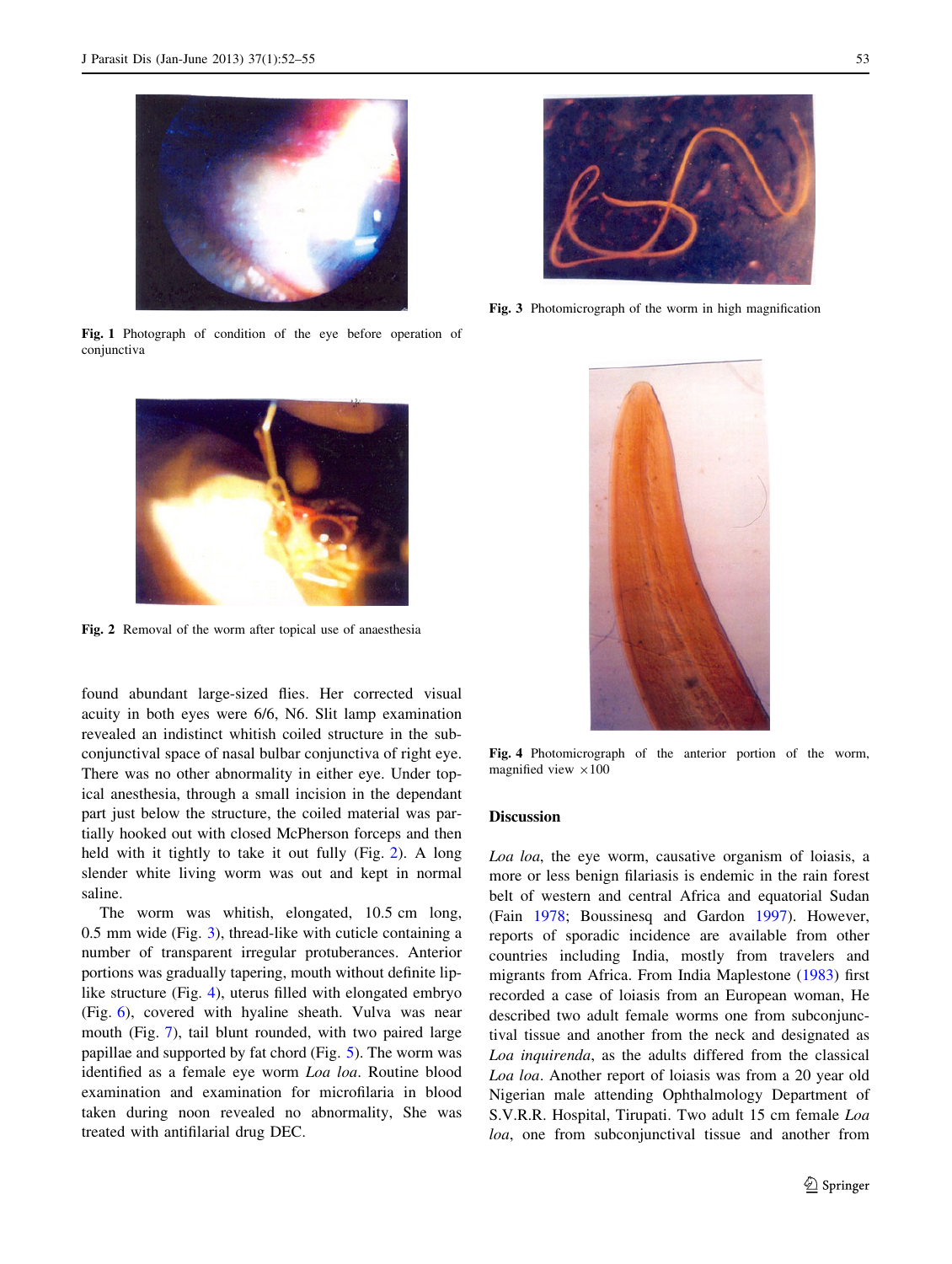<span id="page-2-0"></span>Fig. 5 Photomicrograph of the posterior end of the worm, magnified view  $\times 100$ 





Fig. 6 Photomicrograph of the posteromiddle part of the worm showing the larvated uterus, magnified view  $\times 400$ 

subcutaneously below the sternal end of the left clavicle, were operated in 1988 (Lakshmi and Kumar 1988). Satyavani and Rao ([1993](#page-3-0)) also reported a male Loa loa in the anterior chamber of left eye of a rural boy aged 10 years attending the Ophthalmic O.P.D., Government General Hospital, Kakinada. Barua et al. (2005) recovered a male adult Loa loa from the anterior chamber of right eye of a 48 year old police constable from rural Assam, attending



Fig. 7 Photomicrograph of the worm showing vaginal part,  $\times$ 400

the Regional Institute of Ophthalmology, Gauhati Medical College and Hospital, Guwahati. Khetan (2007) recovered a 11.2 cm long male Loa loa from supra temporal subconjunctival space from a 18 year old girl attending Rotary Eye Hospital, Dondaicha, Dhule, Maharashtra, India. The present patient did not have any recorded calabar swelling nor any recognized microfilariaemia in peripheral blood. The history of regular yearly trekking in Kumayun ranges raises interest on the possibility of being infected in the places. These findings of sporadic occurrence of Loa loa in the people who never visited the foreign endemic areas raise doubt on presence of vector Chrysops in the forest areas of sub-Himalayan range and source of the nematode Loa loa which needs thorough survey of both the parasite as well as insect. All these reported nematodes from India are larger in size. In the present case it is 10.5 cm. These parasites may be of simian origin which may hints at its zoonotic potentiality, which raise interest for its further study of presence of its vectors as well as other sources of infection in India.

#### References

- Barua P, Barua N, Hazarika NK, Das S (2005) Loa loa in the anterior chamber of the eye: a case report. Indian J Med Microbiol 23:59–60
- Beaver PC, Jung RC, Cupp EW (1984) Clinical parasitology, 9th edn. Lea & Febiger, Philadelphia, pp 377–380
- Boussinesq M, Gardon J (1997) Prevalence of Loa loa microfilariaemia throughout the area endemic for infection. Ann Trop Med Parasitol 91(6):573–598
- Dockrell DH, Sundar S, Augus. BJ, Hobson RP (2010) In Infectious diseases. In: Davidson's principle and practice of medicine, Chap 13, 21st edn. Churchill Livingstone, p 368
- Duke BO, Wijers DJ (1958) Studies on loiasis in monkeys I. The relationship between human and simian Loa in the rainforest zone of British Cameroon. Ann Trop Med Parasitol 52(2):158–175
- Fain A (1978) Les problemes actuels de la loase. Bull WHO 56:155–167
- Khetan VD (2007) Subconjunctival Loa loa with calabar swelling. Indian J Ophthalmol 55(2):165–166
- Lakshmi N, Kumar GA (1988) Loiasis (a case report). Indian J Ophthalmol 36:98–99